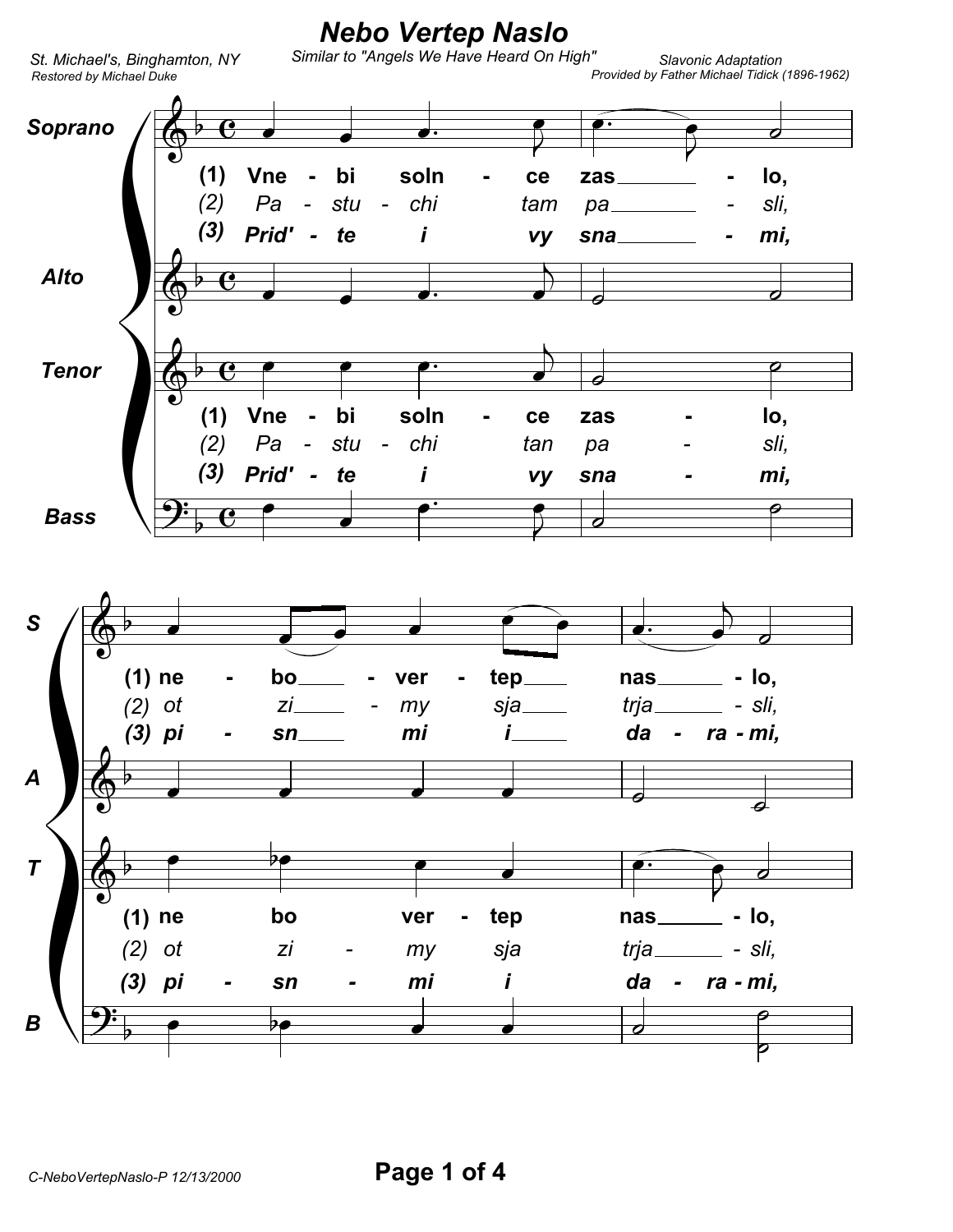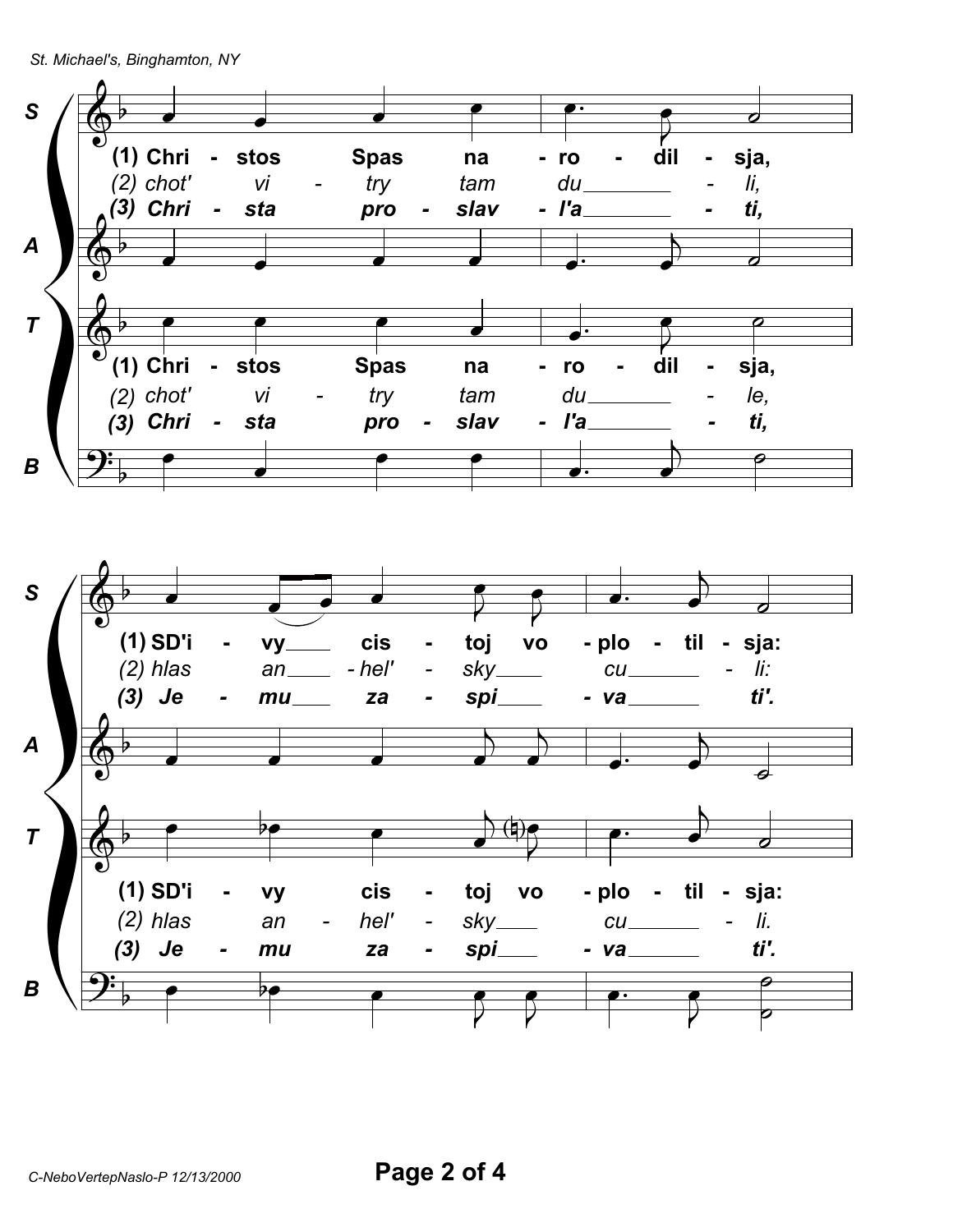*St. Michael's, Binghamton, NY*